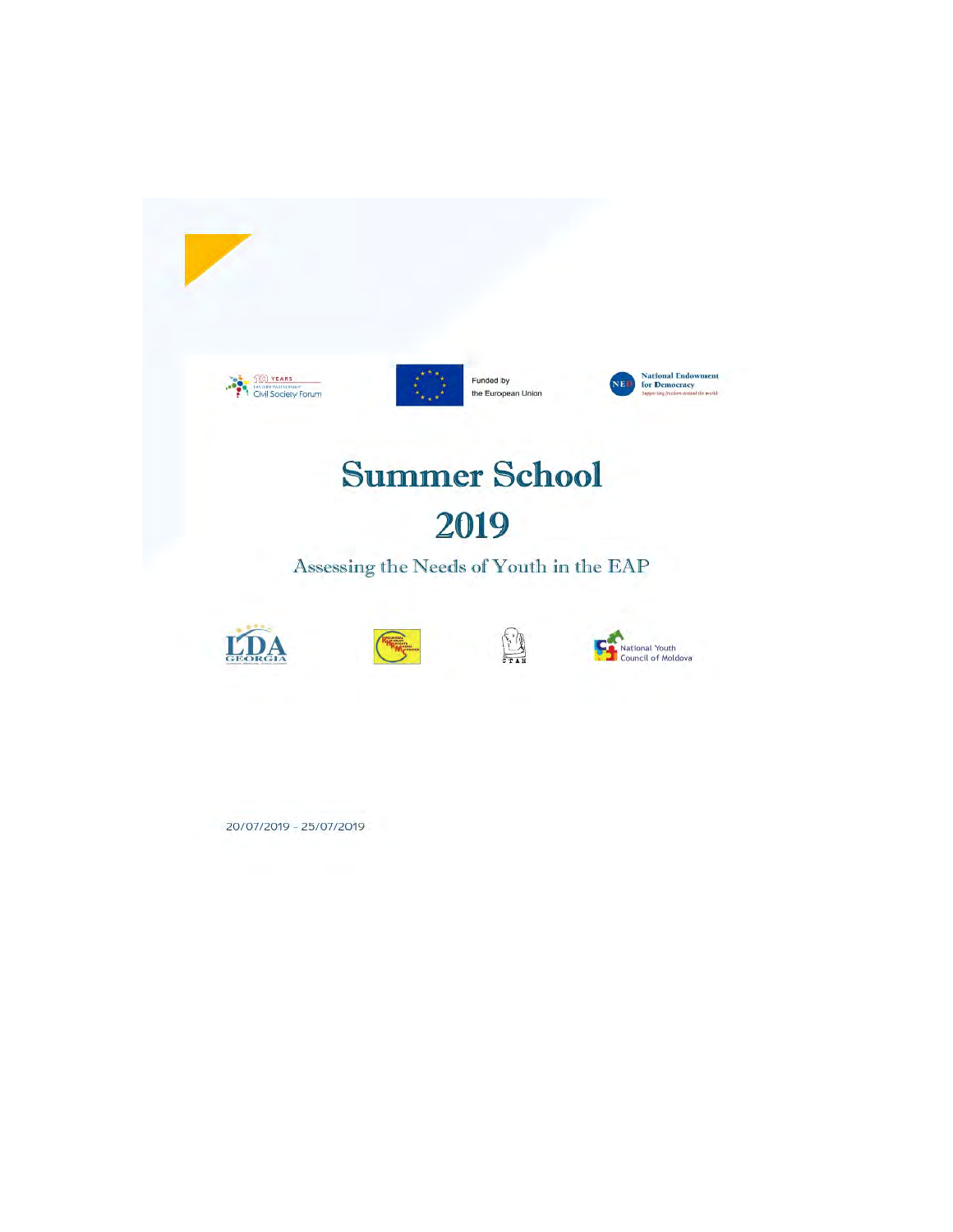Local Democracy Agency Georgia, within the framework of the project "Assessing the Needs of Youth in the EaP ", has implemented the summer school in Kutaisi, in which participated 16 young people from Georgia, Azerbaijan, Ukraine and Moldova.

- $\triangleright$  The project has started by the introduction of the project and team building activity. Participant also got the information about the partner organizations of the project and the goals and objectives of the Eastern Partnership Civil Society Forum.
- We hosted representatives of the European Union Monitoring Mission. Guests talked about main idea and aims of the Mission. Participant got the information about good governance, public administration and also, they discussed about youth needs in EAP countries.
- $\triangleright$  Participants of the summer school made a presentation about the needs of young people in their own countries and the ability to engage youth in decision-making process. Today, participants also started to develop the roadmap for youth needs.
- $\triangleright$  Summer school participants visited Kutaisi City Hall, where they met Vice Mayor Mr. Davit Eremeishvili and Deputy Mayor – Ms. Nino Tvaltvadze. At the meeting, was presented the youth programs and future plans regarding to the youth activism and youth's engagement in decision making process. The meeting was also held at the Kutaisi University and Georgian Young Lawyers' Association Kutaisi Branch office, where they were presented youth projects. At the end of the meetings, participants of the summer school had the opportunity to ask the questions to the representatives and to express their position regarding to the programs presented.
- $\triangleright$  The last day of the summer school participants made the national road map about the needs of youth.

The aim of the project was to promote good governance in Eastern Partnership (EAP) countries by engaging youth in public administration; it was also aimed to increase civic engagement among youth.

The project was implemented within the Eastern Partnership Civil Society Forum sub-grant with financial support from the European Union.

Project Partner CSOs:

- 1. NGO Youth Organization STAN, Ukraine;
- 2. National Youth Council of Moldova (CNTM)
- 3. Regional Human Rights and Media Center, Azerbaijan;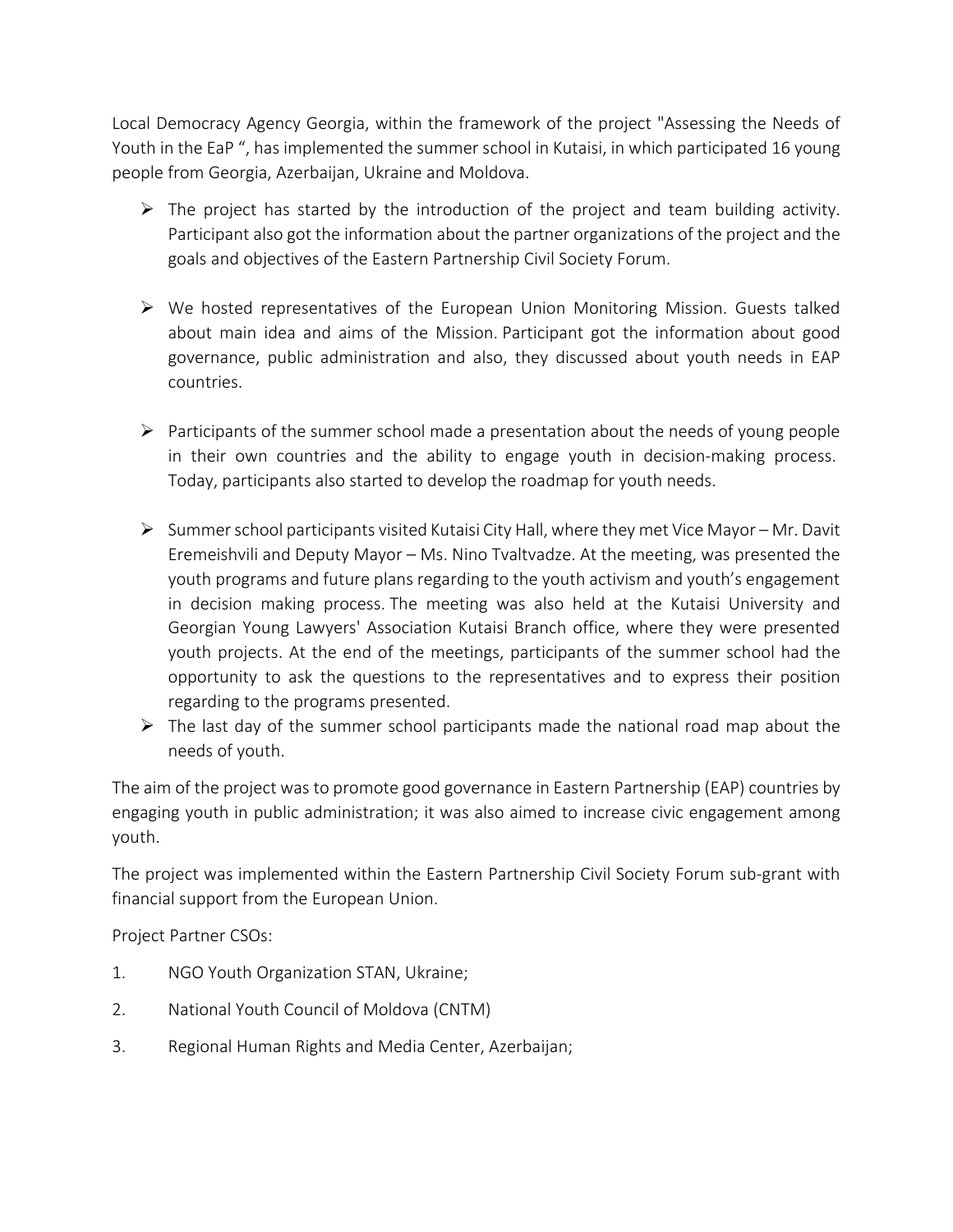

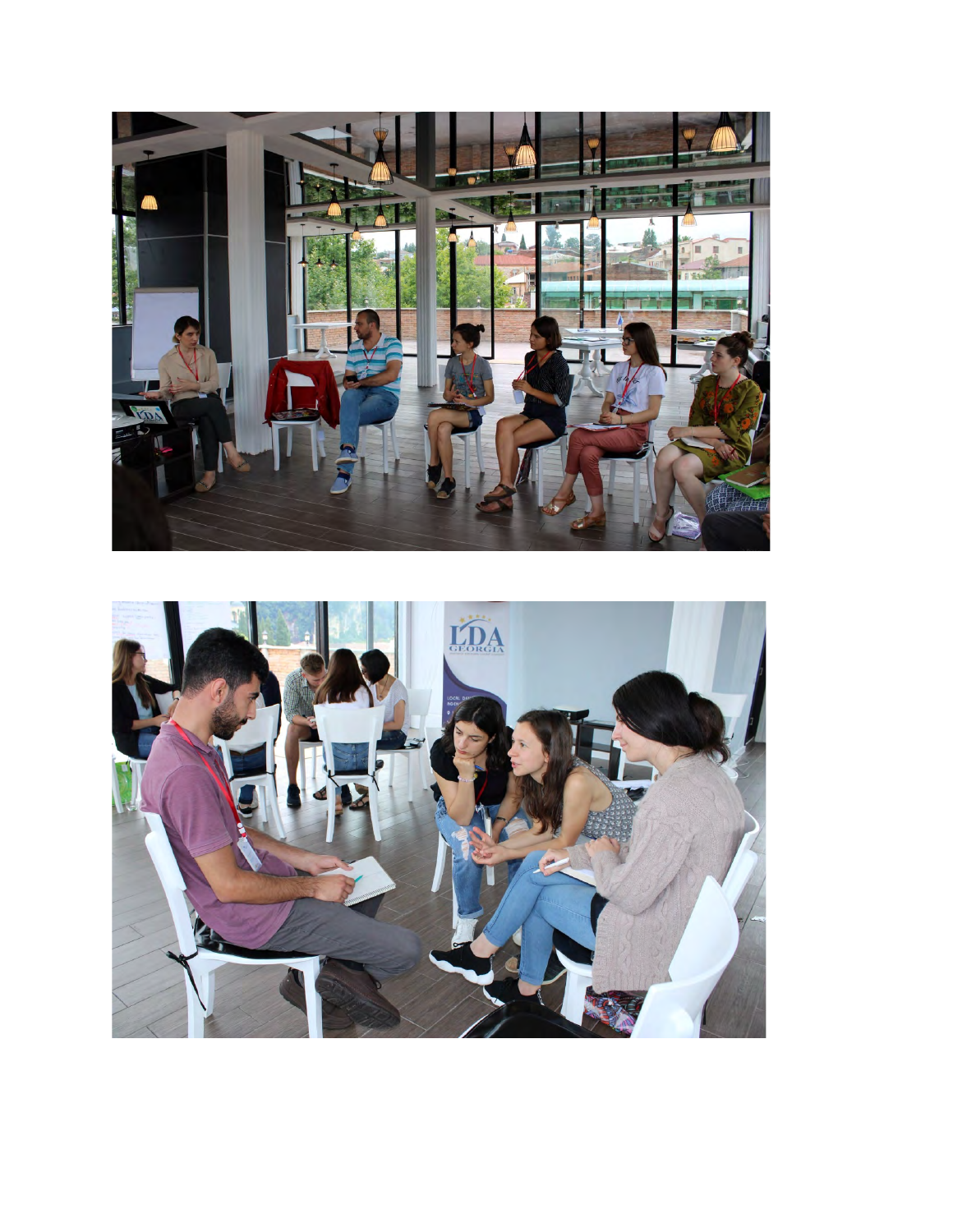